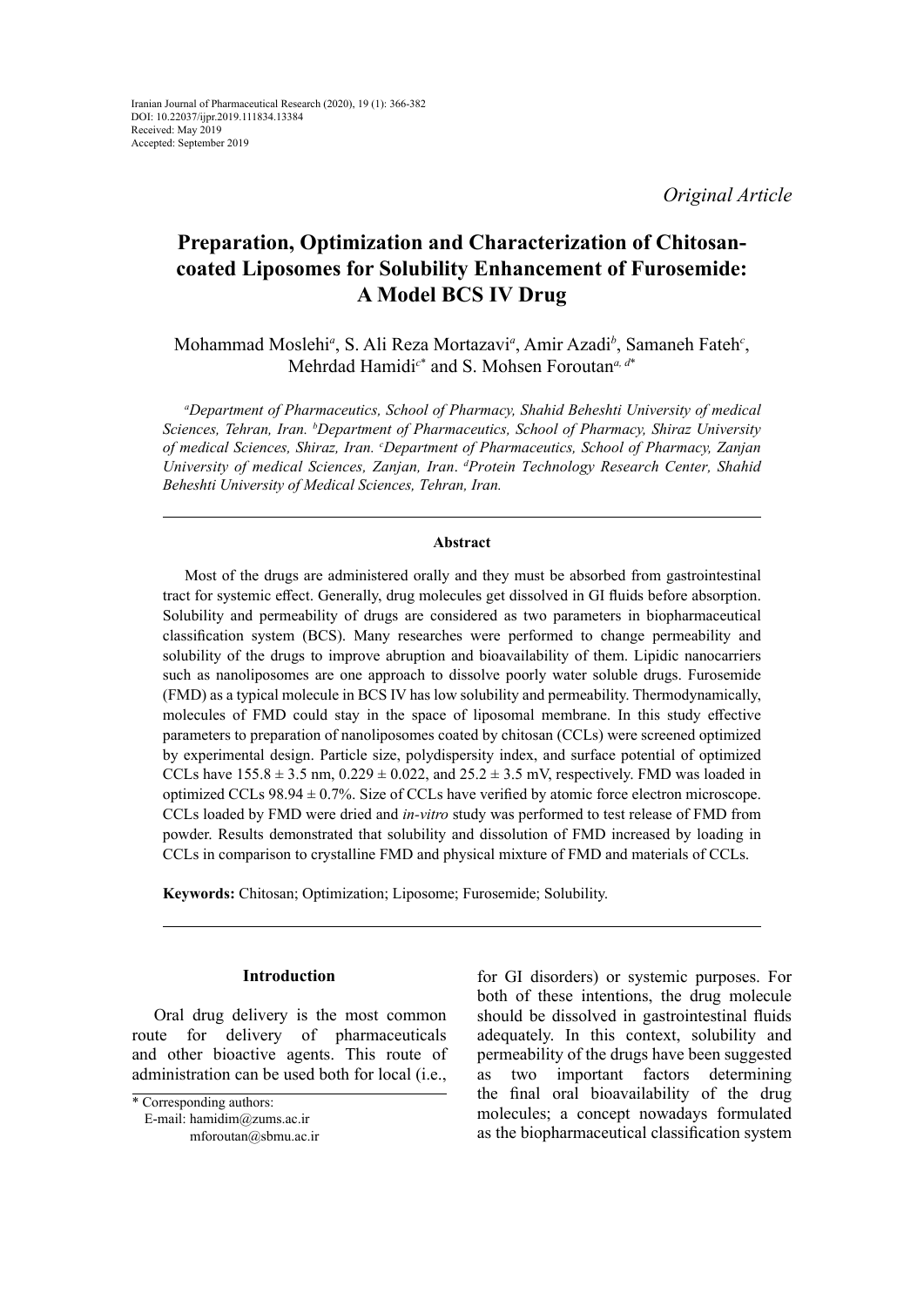generally referred to as BCS (1). Several welldesigned studies have been reported on these two parameters (2-6) and the relationship of the *in-vitro* dissolution and the GI absorption of the different drugs (7, 8). Poorly water soluble drugs, consisting of more than 70% of the therapeutic molecules, have a serious challenge with their solubility in body fluids, thus suffering from low as well as erratic oral bioavailability problem against their successful development and clinical use (9, 10). Dissolution rate of the drugs, on the other hand, is dependent on the aqueous solubility, which causes another problem against the bioavailability. There is a general belief that an aqueous solubility less than 100 mg/mL in aqueous will be resulted to absorption problem based on dissolution (11). To solve the poor solubility problem, different approaches have been attempted such as particle size reduction of the active pharmaceutical ingredients (12), complexation, e.g., inclusion complex (13, 14), changing the crystalline structures to amorphous state (15-19), and salt forming (20, 21) among others. Using the nanocarriers, mainly including nanoparticles and nanovesicles are efficient approach highly attractive for solubility enhancement (22). The two core concepts behind this application is increasing the total surface area of the drug in contact to the solvent as well as the conversion of the drug crystalline form to the amorphous state (23). Nanocrystals (24), nanoemulsions (25-27), solid lipid nanoparticles (28) and nanoliposomes (29, 30) are among the mostly studied systems in this context.

Liposomes, firstly discovered and reported by Bingham (31), are vesicles made of phospholipid bilayers using different techniques such as thin-film hydration (32, 33), reverse-phase evaporation (34), dehydrationrehydration (35, 36), alcohol injection (37), micro fluidization (38), and inverted emulsion (39). Liposomes are regularly used as carriers for drug delivery purposes. Their use for some other purposes has also been attempted, among them the application of these vesicles as solubility/stability enhancer being of interest regarding the scope of the current study (40).

Composition or method of preparation is proven to effect the type and size of liposomes. Thin-film hydration method usually make

multi lamellar vesicles (MLV) with large and heterogeneous sizes. Liposome preparation by this method usually needs extrusion or sonication for size reduction of vesicles (41). Ethanol injection method is a one-step method that commonly makes small and homogenous vesicles (37).

Liposomes could be prepared and applied as the naked or surface-treated liposomes. In the latter case the treatment is mainly done using polymers (42). The majority of phospholipids used to liposome preparation cause negative surface charge, which is a basis for surface treatment by polycationic compounds via the electrostatic attractions. Chitosan is a cationic polymer derived from the naturally occurring chitin which has attracted recent interests for this purpose to form nanostructures known as 'chitosomes'. These modified liposomes seem to be more stable, less negatively charged, and capable of bioadhesion to the biological epithelia.

In this study, furosemide (FMD), a model BCS class IV drug, i.e., suffering both from low water solubility and low membrane permeability was selected as a candidate for solubility improvement using a nanoliposome formulation surface-treated by chitosan.

# **Experimental**

#### *Materials*

Chitosan (medium molecular weight) was purchased from Sigma-Aldrich (Cat No.: 448877, St. Louis, USA). Phosphatidylcholine E80 (from Egg-yolk) was purchased from lipoid® GmbH (Ludwigshafen, Germany). Furosemide was kindly donated by Caspian-Tamin Co. (Tehran, Iran). All other materials and solvents used throughout the study were of analytical or HPLC grade, whenever needed, and were purchased locally.

# *Preparation of chitosan-coated liposomes (CCLs)*

CCLs were prepared based on ethanol injection method. For this purpose, phosphatidylcholine (PC) was dissolved in ethanol to make the organic phase which was, then, added dropwise to 50 mL distilled water as the aqueous phase while being stirred magnetically, using a precise injection pump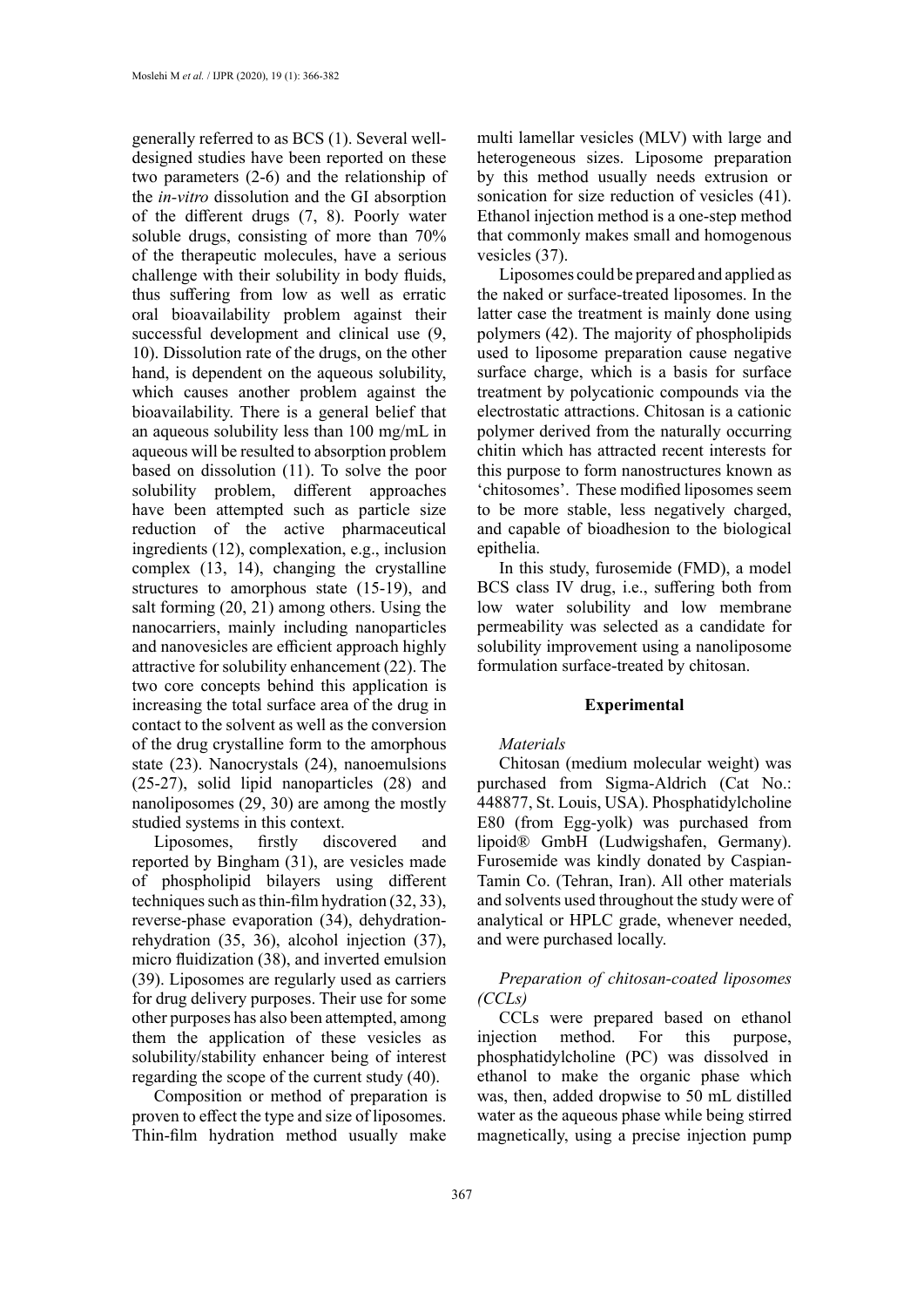| No             | Factor                           | Unit            | <b>Lower level</b> | <b>Upper level</b> |
|----------------|----------------------------------|-----------------|--------------------|--------------------|
| $\mathbf{1}$   | Phosphatidylcholine amount       | mg              | 0.2                | 0.4                |
| 2              | Ethanol/water ratio              |                 | 0.025              | 0.075              |
| $\mathfrak{Z}$ | Ethanol injection rate           | mL/hr           | 20                 | 60                 |
| 4              | Stirring rate                    | <b>RPM</b>      | 800                | 1800               |
| 5              | Temperature                      | $\rm ^{\circ}C$ | 10                 | 40                 |
| 6              | Chitosan concentration           | $\%$ (w/v)      | 0.25               | 0.75               |
| $\tau$         | pH of chitosan buffer            |                 | 4.1                | 5.5                |
| 8              | Chitosan solution injection rate | mL/hr           | 20                 | 60                 |

Table 1. Parameters selected for screening in CCLs preparation procedure.

(Mindray, SK-500 II) working with a precision of 0.1 mL/min. After liposome preparation, the resulting dispersion was stirred in room temperature for an additional 40 minutes to stabilize the vesicles.

After completion of the liposomes preparation, 30 mL chitosan solution in acetate buffer (0.67 M of sodium acetate trihydrate; different pH values) was injected into the liposome dispersion while being stirred magnetically. The obtained solution was finally stirred for 40 min in order to accomplish the electrostatic attraction between negative surface changes of liposomes and positive charges of chitosan molecules. The set of parameter values were optimized as described later in the article.

#### *CCLs optimization*

A statistical factorial design was used for the optimization of the preparation process for CCLs. Based on our preliminary experiments

and the similar studies, firstly eight parameters were selected for screening step, including phosphatidylcholine amount, ethanol/water ratio, injection rate of organic phase, stirring rate of water for liposome preparation, water temperature, concentration of chitosan in buffer, pH of buffer and rate of addition of chitosan solution to liposome dispersion (Table 1).

Particle size (z-average), poly disparity index (PDI) and surface potential were used as responses of the study. These eight factors at two levels designed according to Plackett– Burman method. 12 experiments were designed and carried out to screening effective factors. In the next step, effective factors in three levels (Table2) were designed for optimization according to D-Optimal method.

Based on this method, 25 experiments were arranged and their effects on responses were studied. Obtained data were evaluated and fitted to by DesignExpert® software (version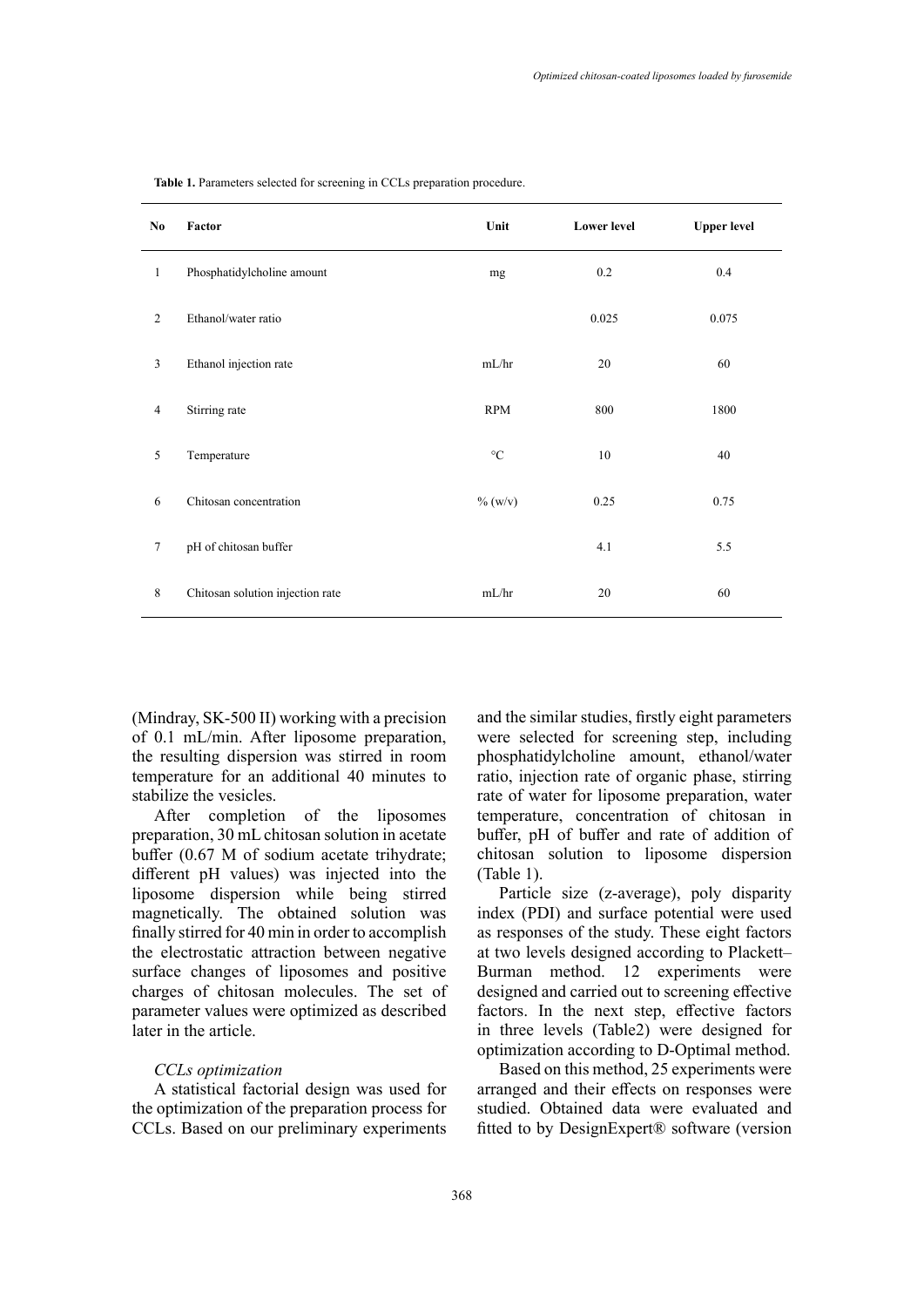| N <sub>0</sub> | Factor                 | Unit            | <b>Lower</b> level | <b>Middle level</b> | <b>Upper level</b> |
|----------------|------------------------|-----------------|--------------------|---------------------|--------------------|
|                | Ethanol/water ratio    |                 | 0.025              | 0.05                | 0.075              |
| 2              | Ethanol injection rate | mL/hr           | 20                 | 40                  | 60                 |
| 3              | Temperature            | $\rm ^{\circ}C$ | 10                 | 25                  | 40                 |
| $\overline{4}$ | pH of chitosan buffer  |                 | 4.1                | 4.8                 | 5.5                |

**Table 2.** Effective parameters and their levels for CCLs optimization.

7.0.0). Finally, optimum method for CCL preparation was verified by five additional experiments.

#### *Furosemide loading in CCLs*

Furosemide (FMD) is a lipophilic drug (logp of 2). Therefore, it was dissolved in ethanol with phosphatidylcholine before being incorporated in CCLs. For this purpose, 23.7 mg of FMD was dissolved in ethanol concurrent to the phospholipid. The solution was, then, injected into the stirred water under the condition specified earlier for the CCLs preparation based on the statistically optimized set of the parameters.

To determine the loading parameters of the drug in nanoliposomes, the dispersion of CCLs in water was centrifuged (Hettich, Rotina 380R, Germany) at 15000 g for 15 minutes at 25 °C using the commercially available micro filtration tubes (Sartorius, 100,000 D). The filtrate was analyzed for unloaded drug concentration spectrophotometrically at 275 nm (Reyleigh UV-2601). Another sample was prepared according to CCLs preparation method but without FMD to be used as matrix blank for UV analysis.

The efficiency of encapsulation (EE%) of the drug was calculated as percentage of loaded amount of FMD to the total amount added during the loading procedure.

$$
EE\% = \frac{Encapsulated Drug}{Total Drug} = \frac{Total\ (1)}{Total\ (1)} \times 100
$$

Also loading capacity (LC%) of FMD in CCLs loaded by FMD was calculated by below equation.

$$
LC\% = \frac{FMD_{\text{Encap.}}}{CCL_{\text{total}}}
$$
 (2)

Where,  $FMD_{F_{\text{mean}}}$  is the total amount of the added drug multiplied by the EE% and  $CCL_{total}$  is the total weight of drug-loaded carrier including phospholipid, chitosan, and the loaded drug.

# *Characterization of FMD-loaded CCLs*

*Particle size and surface potential analysis* The size as well surface potential of the nanocarriers were monitored during the optimization as well as upon the re-validation of the finally selected form using dynamic light scattering method (DLS) by 90° scattering light angle and a He/Ne laser light  $(\lambda=633)$ nm) (Malvern Instruments Ltd., model Nano ZS, UK). The samples with and without drug loading were diluted similarly by water in 25 °C and DLS study was carried out in triplicate.

#### *Atomic force microscopy image*

The size and topology of the bare liposomes, CCLs, and dried-reconstituted CCLs were tested by Atomic Force Microscopy (AFM) (JPK, model NanoWizard II, Berlin, Germany).

 Aqueous suspensions of each type was airdried using the standard technique before the imaging procedure.

*Physical stability of CCLs* CCLs loaded by FMD were prepared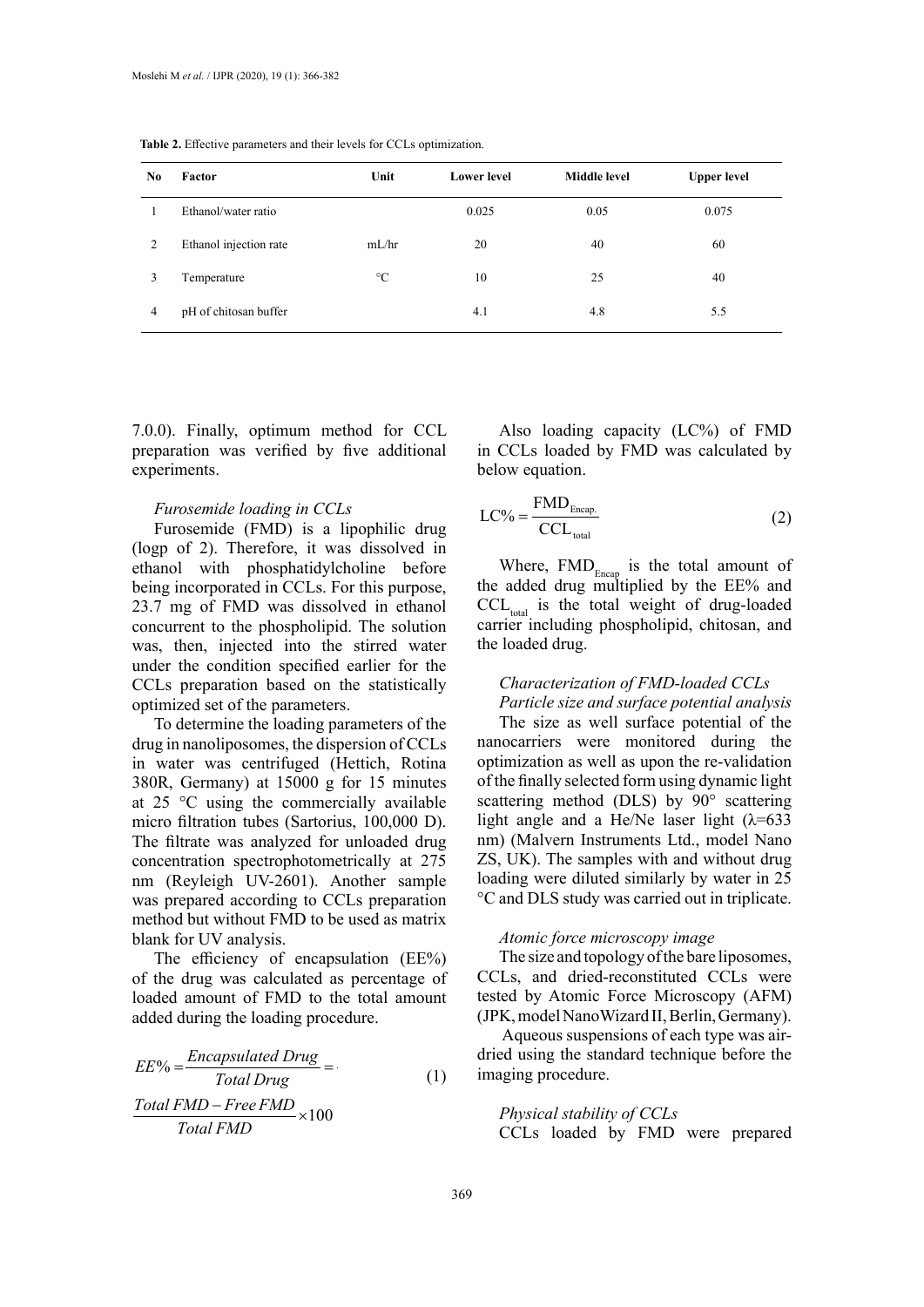using the optimized condition and placed in ambient temperature  $(25 \text{ °C})$ . To ensure the short-term stability of the vesicles before drying, the samples of CCLs loaded by FMD were analyzed for average size, polydispersity index, and surface potential in 24, 48, and 72 h after preparation.

#### *In-vitro release study*

The *in-vitro* release profile of the drug out of the carriers was evaluated using USP dissolution apparatus II (Erweka-DT 820) in two steps. Firstly, release of FMD was evaluated in simulated gastric fluid (SGF) for 2 h, then, followed by the simulated intestinal fluid (SIF) for 8 h. SGF was prepared according to United States Pharmacopeia (USP) by dissolving 2.0 g of sodium chloride in 7.0 mL of hydrochloric acid and sufficient water to make 1000 mL. Also SIF was prepared by dissolving 6.8 g of monobasic potassium phosphate in 250 mL of water. It was mixed with 77 mL of 0.2 N sodium hydroxide. The pH of resulting solution adjust with 0.2 N sodium hydroxide or 0.2 N hydrochloric acid to a pH of  $6.8 \pm 0.1$  and then was diluted with water to 1000 mL. The release media were stirred at 50 rpm in 37 °C  $\pm$  0.5 °C throughout the study. Three samples were taken at 0.5, 1, and 2 h from dissolution vessels (Figure 5) and filtered by Polyvinylidene Fluoride (PVDF,0.22 µm) before the drug analysis followed by sampling and drug assay at 5, 10, 20, 30, 60, 120, 240, and 480 minutes after the start of the step 2. Release profiles of FMD were studied in three groups including crystalline powder of FMD, CCLs loaded by FMD, and the physical mixture of FMD with drug-free CCLs. All tests were performed in triplicate. The samples of both steps were analyzed by high performance liquid chromatography (HPLC) as described later in this article.

# *Characterization of CCLs in dried form*

Drying of liposomes is an approach for stability increasing of the carriers. In this study, spray-drying was applied for drying the carriers. Suspension of FMD-loaded CCLs was dried by Nano-spray-dryer (BUCHI, model B-90 HP, Switzerland). The inlet temperature of spraying was set on 100 °C

with the outlet temperature being 29 °C. The inlet air compressor was set at 24 mbar. CCLs loaded with FMD and without FMD were dried in the similar condition. To evaluate the possible effect of the drying process on the stability of the carriers a sample of the dried CCLs was reconstituted by dispersing the precise amount in distilled water in such a way that the total solid amount in this suspension was similar to CCLs suspension before drying. The reconstituted suspension was evaluated for average size, polydispersity index, and surface potential using the dynamic light scattering (DLS) method. The result of this test was compared to the CCLs samples before drying.

# *Differential scanning calorimetry (DSC)*

Thermal analysis was performed by using DSC (Mettler Toledo, model DSC 823, Greifensee, Switzerland) on solid materials and nanopowder of FMD-loaded CCLs. Approximately 9 mg of powder was placed in aluminum crucible and one empty crucible was employed as reference. Thermal analysis was carried out from 20 °C to 400 °C range and at a constant rate of 10 °C/min.

# *FMD assay*

For measurement of FMD concentrations in different samples during the study, a 1 mL aliquot of the nanodispersion was dissolved in ethanol (1 to 20 dilution) and was stirred 60 minutes for disrupting the membrane. The resulting solution was, then, filtered for injection into HPLC.

HPLC analysis was performed using a reversed-phase system. The HPLC system (Knauer, model Smartline, Germany) with a PDA detector (Knauer, model 2800, Germany) was used for the analysis. As stationary phase, a C8 column  $(150 \text{ mm} \times 4.6 \text{ mm}, 5)$ µm; Knauer, Eurospher II, Berlin, Germany) with the same guard packing was used. The mobile phase consisted of water: acetonitrile: acetic acid (75:75:1). It was filtrated and then degassed by vacuum and sonication. The flow rate was 1 mL/min at 25 °C temperature. The content of FMD in injected amount of samples was determined by UV detection at 234 nm wavelength.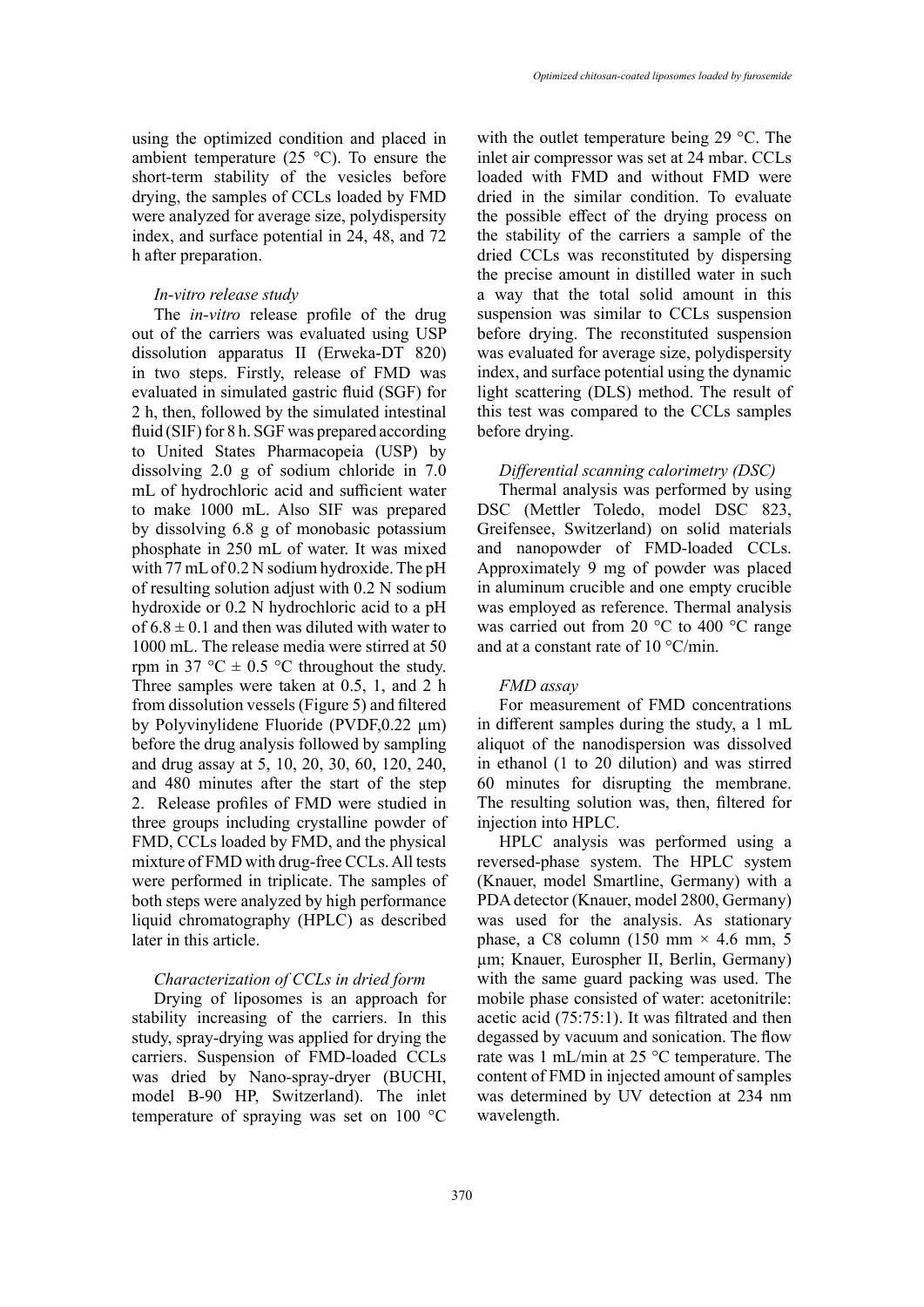**Table 3**. Effective parameters and actual values for N.O-oleov optimized CCLs preparation.

|   | <b>Parameters</b>          | <b>Actual value</b> |
|---|----------------------------|---------------------|
| A | Ethanol/water volume ratio | 0.06                |
| B | Ethanol injection rate     | 37.39 mL/hr         |
| C | Temperature                | $40^{\circ}$ C      |
|   | pH                         | 4.22                |

#### **Results**

### *Factorial design*

CCLs were prepared by method described generally earlier in this article. Eight different factors tested primarily for their effect on the overall procedure (Table 1). The relative effects of these factors on three selected responses (i.e. size, PDI and zeta potential) were studied using the standard Plackett–Burman method. Results showed that 4 parameters had no significant effect on responses, including P.C amount, stirring rate of water phase for initial liposome preparation, concentration of chitosan in buffer, and additional rate of chitosan solution onto liposome dispersion. Optimization of CCLswas, then, attempted by D-optimal method and the variation of these factors was studied on responses. (Table 2).

Based on the two step statistical design, the final optimal set of parameters were selected for CCLs preparation as shown in Table 3.

The graph of interaction between some parameters have been shown in Figure 1 (a-f).

Five verification runs confirmed final formulation and lack of fit of model was 0.16 which, therefore, was identified as nonsignificant. Also average size, PDI, and zeta potential of the optimally prepared CCLswere  $155.6 \pm 3.5$  nm,  $0.229 \pm 0.022$ , and  $+25.2$  $\pm$  3.5 mV, respectively. A typical particle size distribution curve of the optimized nanocarriers is shown in Figure 2.

Saesoo *et al.* (43) prepared liposomes with phosphatidylcholine by thin film hydration for loading of cisplatin. They applied a quaternized

N,O-oleoyl chitosan as a modified chitosan in liposome composition for coating of liposome. Their results showed that liposomes without coating have  $141.7 \pm 1.7$  nm diameter. Liposome formulation with coating increased diameter to  $171.5 \pm 0.8$  nm. However loading of cispelatin in coated liposome with N,Ooleoyl chitosan formed vesicles with  $164.6 \pm$ 1.0 nm diameter.

Also our results showed that loading of FMD in chitosan coated liposomes did not change size of vesicles.

# *Loading parameters of FMD in CCLs*

After optimization of CCLs, as described, FMD was loaded in the nanocarriers. For this purpose, 23.7 mg of FMD was dissolved in ethanol together with P.C and was injected into the distilled water. FMD molecules were hypothetically localized within the phospholipid bilayer thickness in liposomes. After completion of CCLs preparation upon the chitosan coating, 5 mL of CCLs loaded by FMD was centrifuged within microfiltration tubes (Sartorius, Vivaspin®6, Germany) and the filtrate was, then, analyzed spectrophotometrically at 235mm to determine the FMD concentration. The results showed that  $98.94 \pm 0.7$  % of the used FMD was loaded in CCLs (EE%). Calibration curve of FMD by UV-spectrophotometry was constructed between 1  $\mu$ g/mL to 20  $\mu$ g/mL as showed in Figure 3.

Theoretically, poorly water-soluble molecules were localized in the membrane of liposome while staying between lipophilic chains of phospholipids. The efficiency of loading of such molecules in liposome membrane could be affected by the characteristics of the molecule and its interaction with the membrane; among the effective factors the lipophilicity of the molecule, changing of the membrane polarity by the molecule, and the steric fitness of molecule the between membranes can be listed briefly (44). Moreover, study of Tan *et al.* (45) demonstrated that coating of liposome by biopolymers could increase the loading of molecules in liposomal bilayer. They found that chitosan coated on liposome could inhibit the leakage of carotenoids. In other study, Zhou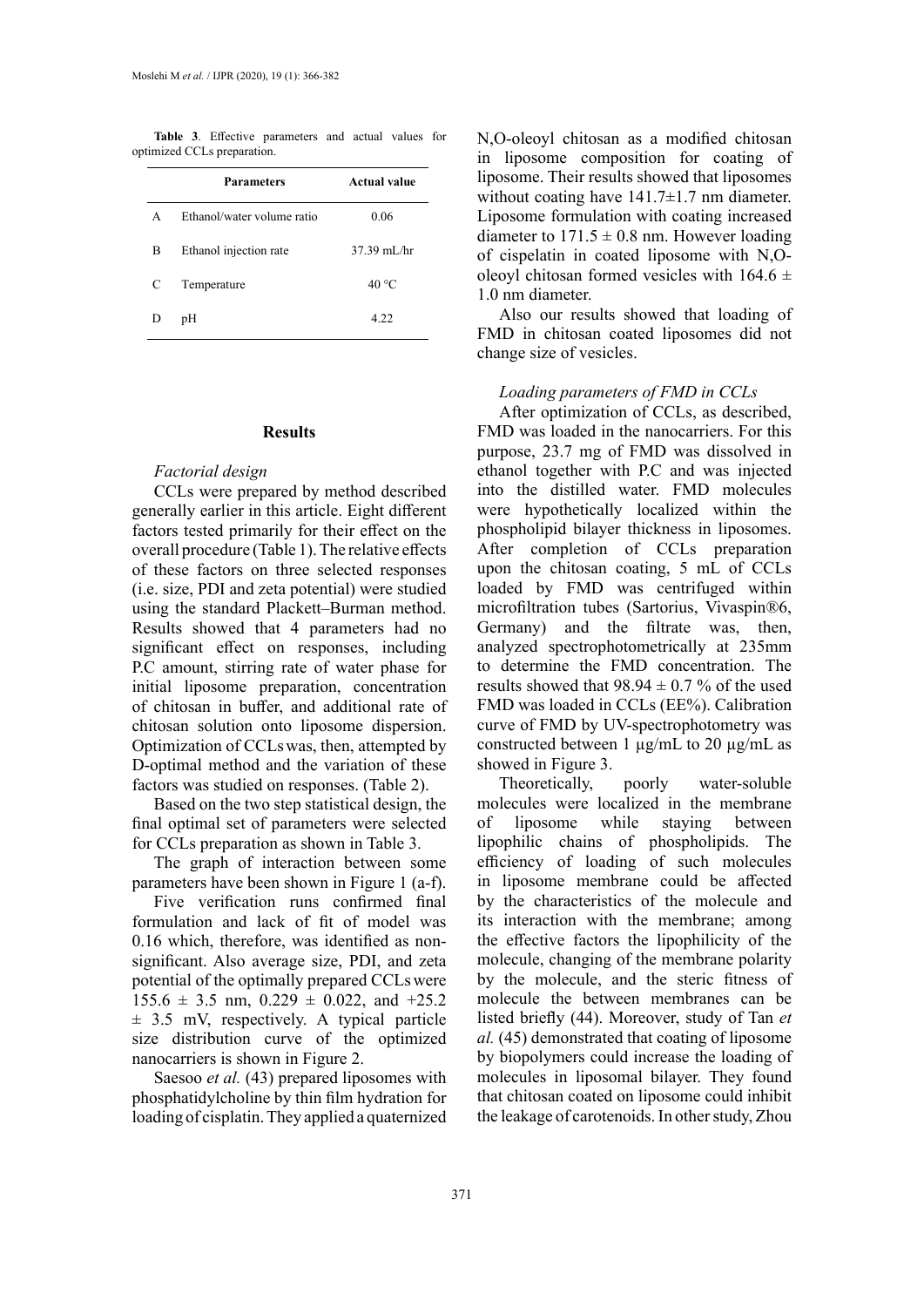

**Figure 1.** Some 3-D graphs of interaction between effective parameters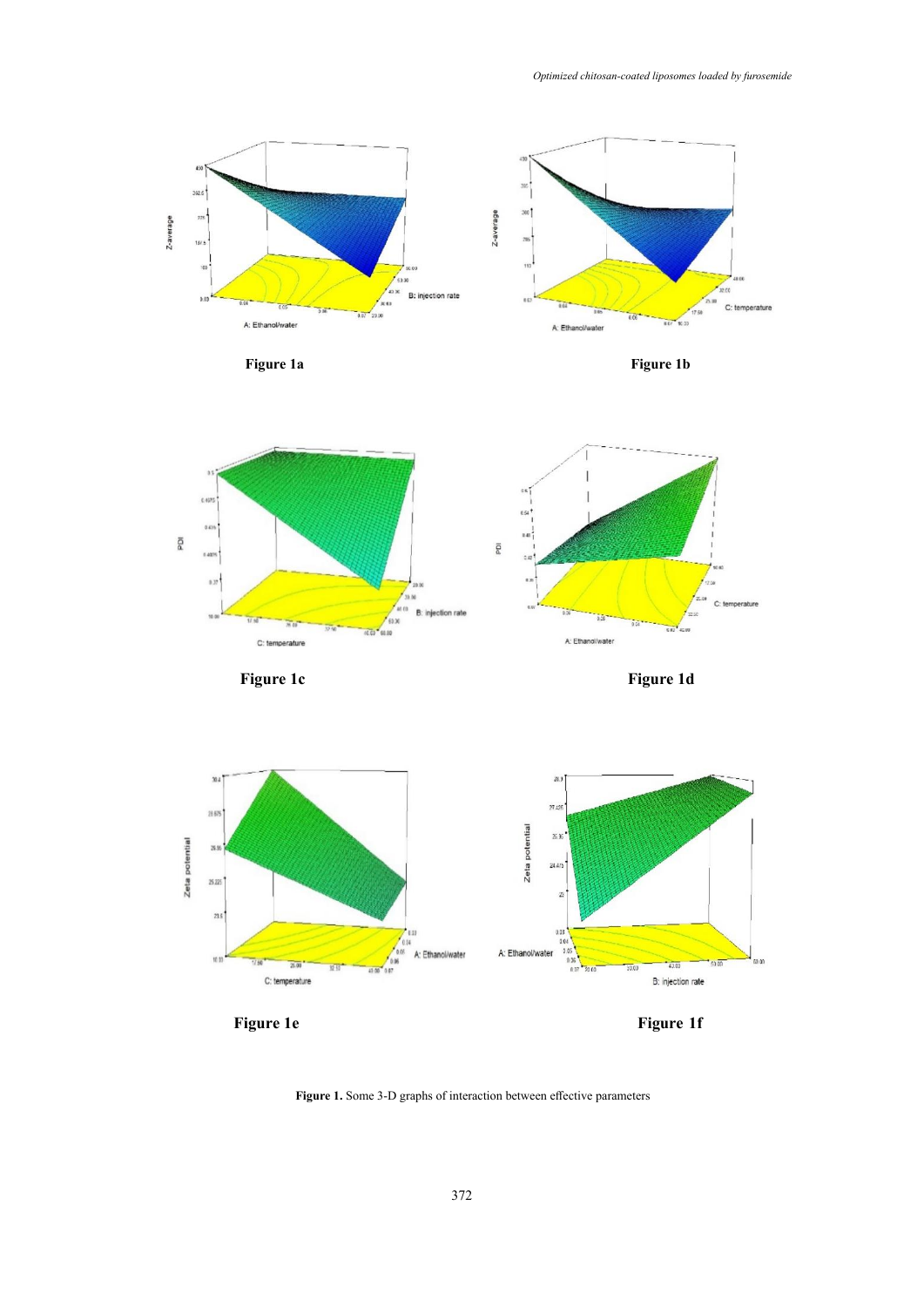

**Figure 2.** Size distribution of optimized chitosan coated liposome analyzed by DLS.



**Figure 3.** Calibration curve of FMD in filtrates passed through the microfiltration device, analyzed by UV-spectrophotometry

# **Table 4.** Characteristics of CCLs with and without FMD-loaded. **Table 4.** Characteristics of CCLs with and without FMD-loaded.

|                        | without FMD       | with FMD          |
|------------------------|-------------------|-------------------|
| Particle size (nm)     | $155.6 \pm 3.5$   | $152 \pm 2.2$     |
| PDI                    | $0.229 \pm 0.022$ | $0.234 \pm 0.029$ |
| Surface potential (mv) | $25.2 \pm 3.5$    | $27.4 \pm 2.9$    |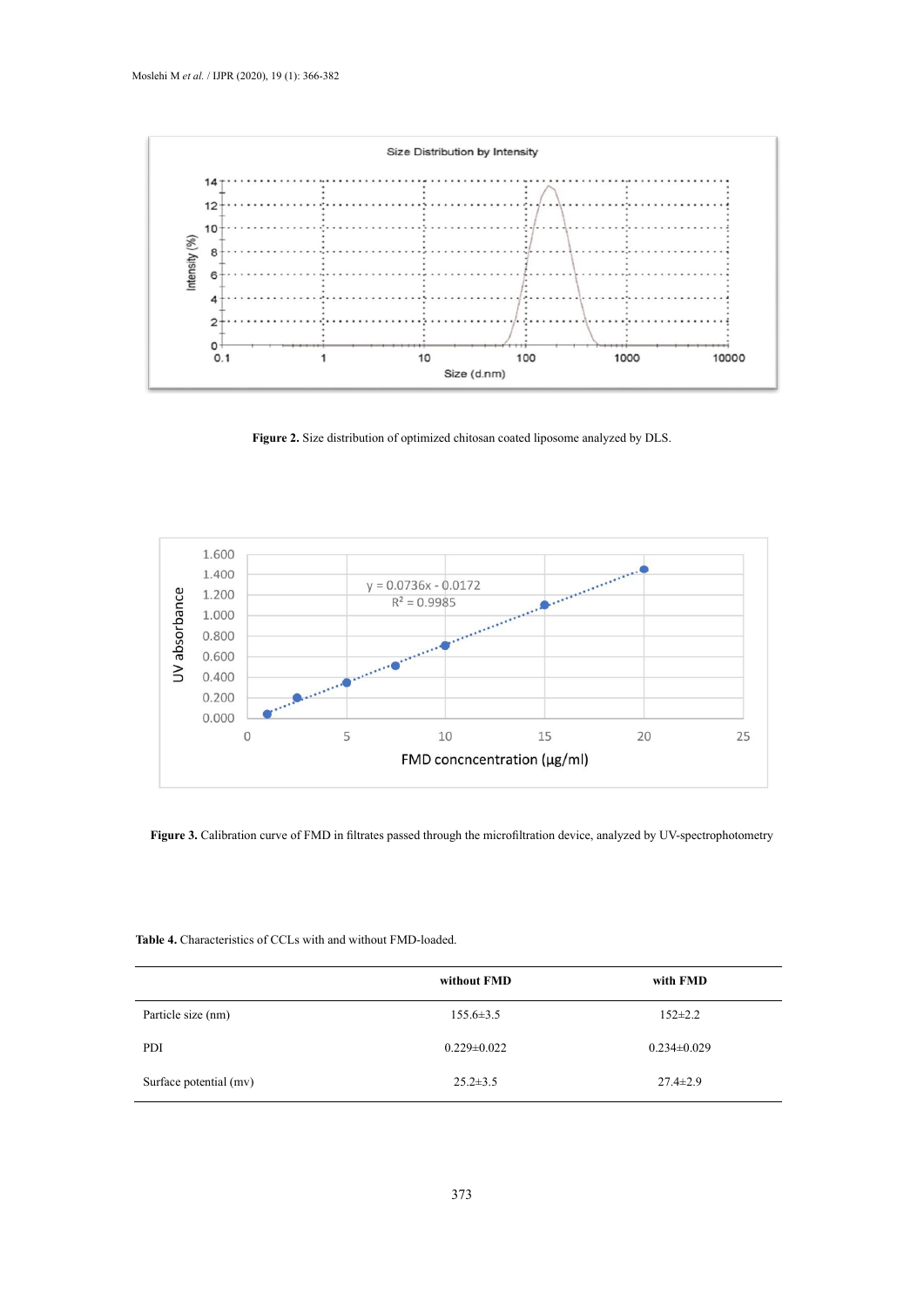**Table 5.** Characteristics of nanoparticles with and without Chitosan-Coating. **Table 5.** Characteristics of nanoparticles with and without Chitosan-Coating.

|                        | <b>Naked Liposomes</b> | <b>Coated Liposomes</b> |
|------------------------|------------------------|-------------------------|
| Particle size (nm)     | $127.4 \pm 3.3$        | $155.6 \pm 3.5$         |
| PDI                    | $0.231 \pm 0.013$      | $0.229 \pm 0.022$       |
| Surface potential (mv) | $-9.5 \pm 2.9$         | $25.2 \pm 3.5$          |

*et al*. (46) used chitosan-coated liposomes for loading of acteoside. They found that liposome coating caused increased loading efficiency of acteoside from 81% to 88%.

Furosemide is a small molecule with log P of 2 which defines it as a hydrophobic compound. It, therefore, tends to stay within bilayer of liposomes, as described. Additionally, it has a carboxylic acid group with pKa of 3.9. Thus, in low pH condition, higher fraction of the drug molecules become non-ionized and, therefore, show more hydrophobic characteristics. Therefore, high yield of encapsulation of FMD in CCLs was predicted considering the mild acidic pH of the chitosan solution.

Also total weight of FMD which was dissolved and injected by ethanol is 23.7 mg. As EE% of FMD that is said above, encapsulated amount of FMD in CCLs is 23.45 mg. On the other hand, total weight of CCL with loaded FMD is 473.45 mg and so LC% of FMD is 4.9%. Palazzo *et al*. (47) have been studied EE% and LC% of estradiol liposome and drug in cyclodextrin in liposome (DCL). They prepared liposome using 1‑palmitoyl-2-oleoyl-sn-glycero-3-phosphocholine (POPC) by lipid film hydration method. They found that both EE% and LC% depend on the initial percentage of estradiol to POPC. Higher amount of this ratio has been caused higher LC% as 1.6% and 3.8% respectively for liposome and DCL and lower initial ratio has been caused lower LC% as 1.0% and 2.1%, respectively for liposome and DCL.

#### *Drying of the nanocarriers*

The aqueous dispersions of the CCLs both

with and without FMD were dried by nanospray-dryer. The dried powder was collected and based on the input mass, the final yield of the process was calculated using the following equation:

$$
Yield % = \frac{Final \, mass \, of \, CCLs}{Total \, input \, mass \, of \, process \, solids} \times 100 \quad (3)
$$

The results showed that yield of drying for FMD-loaded CCLs and drug-free CCLs were 38.3% and 41.4%, respectively.

Similar spray-dryer was used to drying solution containing Arabic gum, maltodextrin, polyvinyl alcohol, and modified starch and drying yield were 74.7%, 43.0%, 80.9%, and 94.5%, respectively (48).

A number of other studies have reported the spray drying for preparation of liposomal powders. Lo *et al*. (49) prepared superoxide dismutase (SOD) loaded in liposomes made by four types of phospholipids, with the final sizes of 150 to 200 nm. They mixed liposomes with sucrose, lactose, or trehalose as stabilizing agents in spray drying process. Their results showed that the activity of SOD was preserved, but liposomal vesicles were wrinkled upon drying. They used liposome vesicles as naked and without any coating. In the other study Chen *et al*. (50) spray-dried liposomes loaded by bovine serum albumin (BSA) and coated by alginate, chitosan and trimethyl chitosan (TMC). Their result showed that BSA was protected in sphere-like dried vesicles.

In the other study researchers dried chitosan-coated liposomes loaded by ghrelin using spray dryer (51). They tried to optimize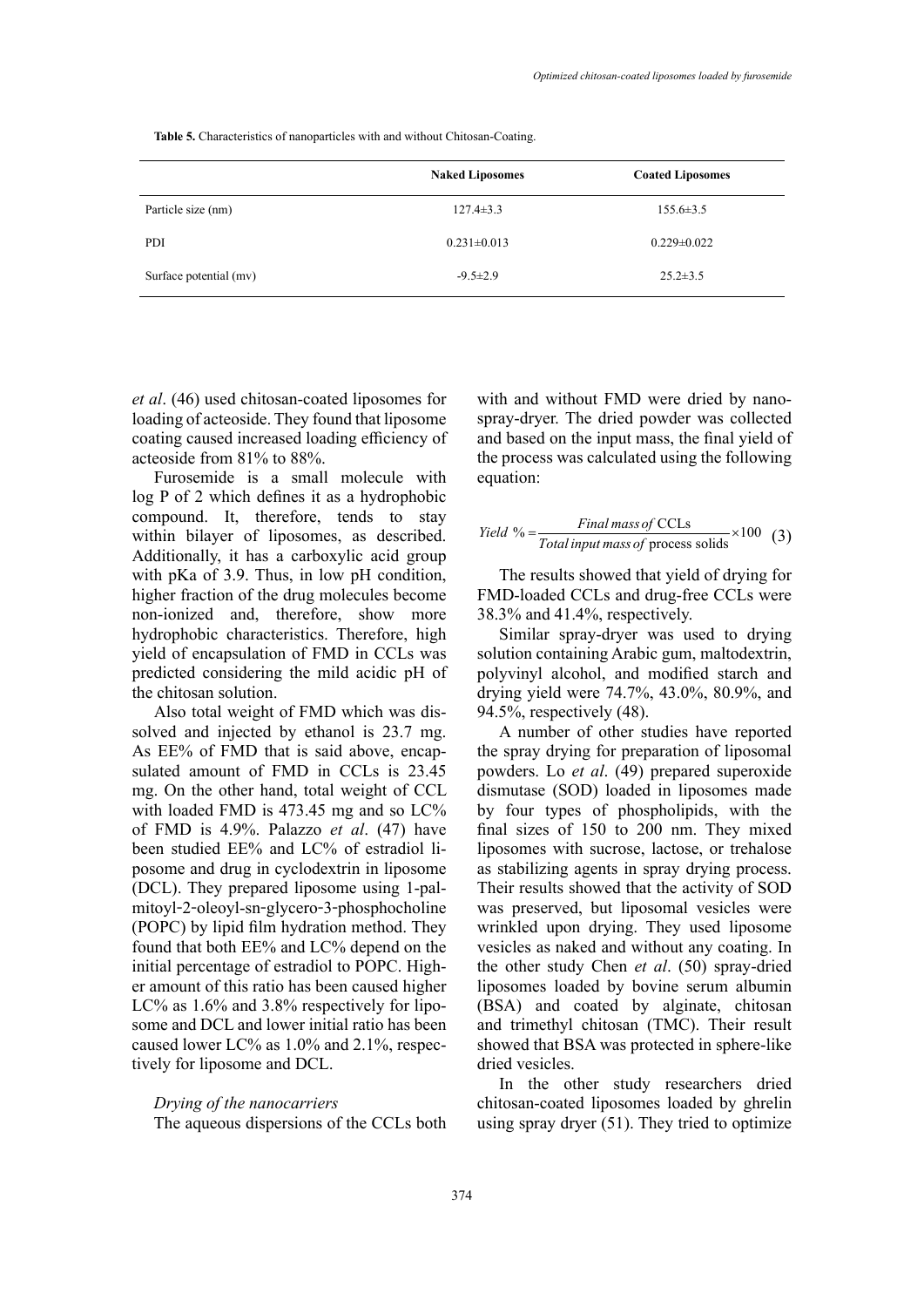four parameters of spray dryer to obtain the best vehicles. They found that regarding the vehicle size, gas flow had significant reverse effect and feed rate also had significant reverse effect on total weight of the collected dried powder. Various sets of the drying condition resulted in 7.5% to 87.4% (w/w) final yield. Their results showed that z-average and PDI of the vesicles increased upon drying from  $195 \pm$ 6 and 0.082 to  $263 \pm 5$  and 0.203, respectively.

# *Particle analysis of CCLs with atomic force microscopy (AFM)*

Dried powder of CCLs with and without loading by FMD were analyzed by AFM. Image of AFM showed that size and topography of CCLs are similar in FMD loaded and non-loaded vesicles (Figure 4).

The regular vesicular shape, smooth surfaces, and the sizes of the carriers confirmed our findings as well as basic knowledge from the CCLs prepared.

## *Differential scanning calorimetry*

Figure 5 shows results of thermal analysis by DSC. Thermograph of crystalline powder of FMD shows a sharp exothermic peak in 220 °C and an endothermic peak in 282 °C (a). Some other studies on FMD show these peaks (52, 53). These peaks also is in mixture of FMD, phosphatidylcholine, and chitosan (b). This thermogram shows an endothermic peak near to 50 °C. According to some studies on structured, formed by phospholipids, thermograph of bilayer membrane shows endothermic peaks about 30 °C to 60 °C. Temperature point of this



**Figure 4.** AFM images of FMD-Loaded CCLs (a) and FMD non-loaded CCLs (b). **Figure 4.** AFM images of FMD-Loaded CCLs (a) and FMD non-loaded CCLs (b).



**Figure 5a.** (FMD) **Figure 5a.** (FMD)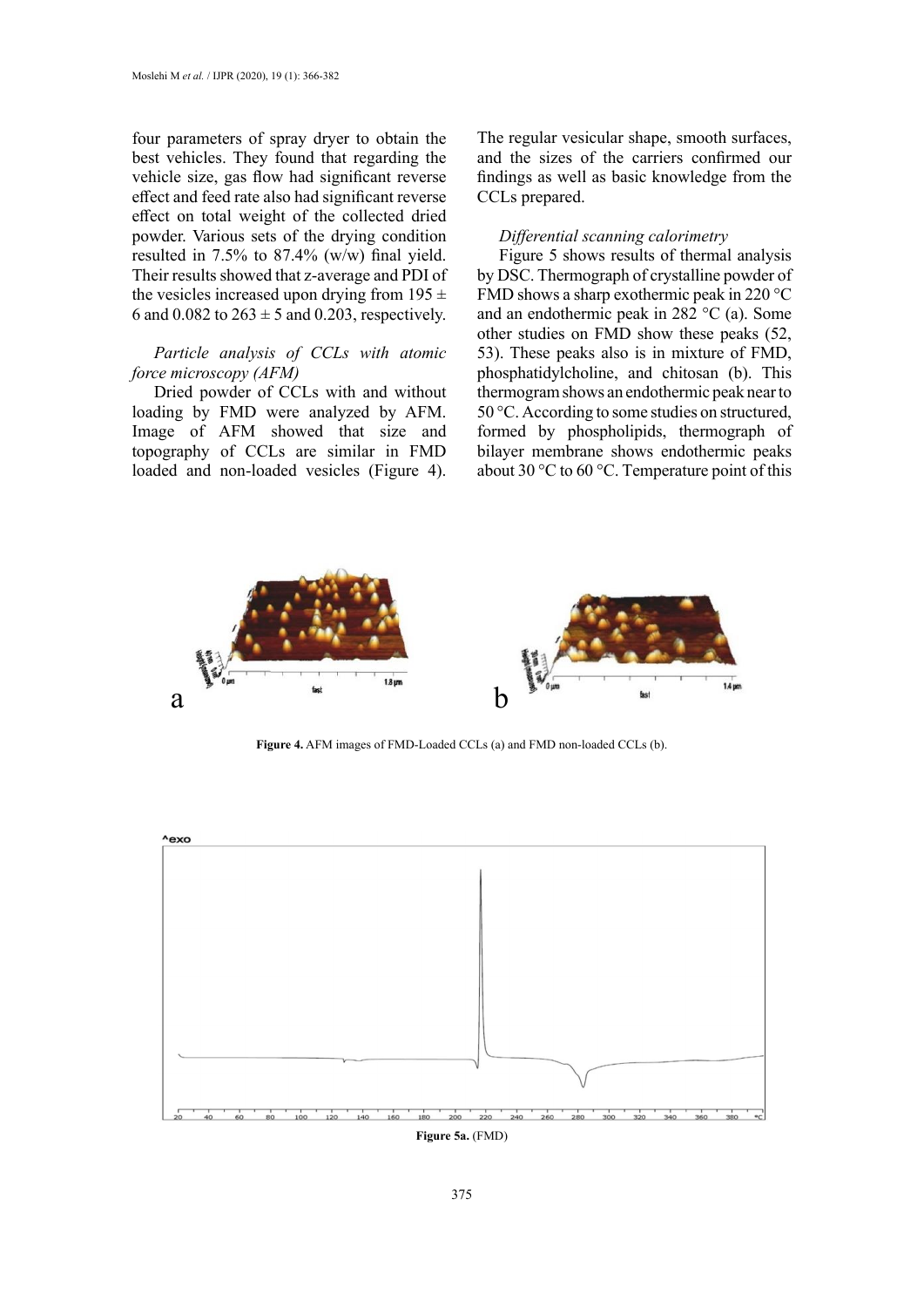

# **Figure 5b.** (chitosan) **Figure 5b.** (chitosan)





**Figure 5d.** (nanopowder of CCLs loaded with FMD).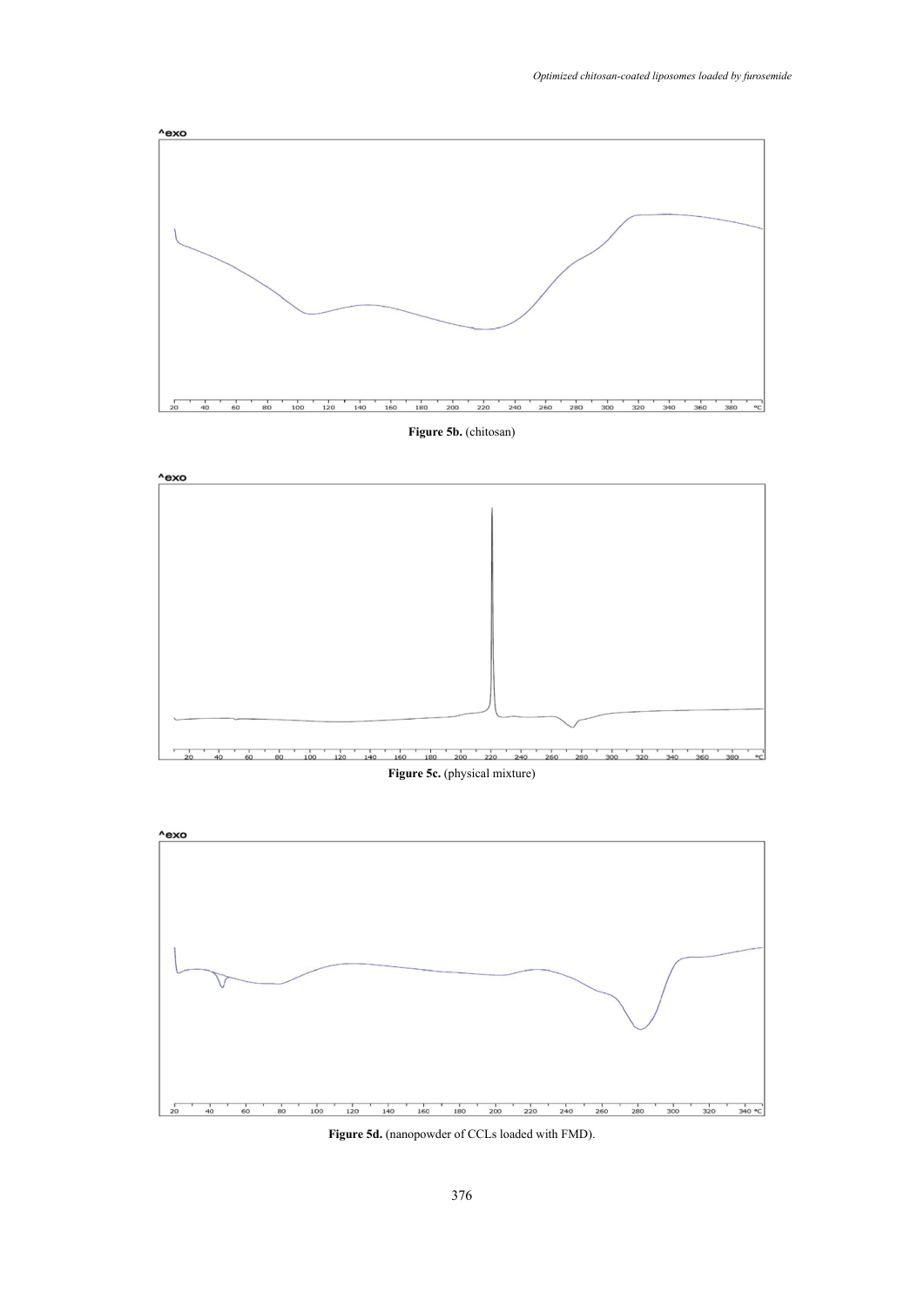peak could be related to lipid chain of applied phospholipid (54, 55). The endothermic peak which is related to bilayer structure clearly is in thermograph of CCL loaded by FMD. It seems that endothermic peak in 282  $\degree$ C is related to decomposition of FMD. It is in thermogram of pure FMD, mixture, and CCLs loaded with FMD.

#### *FMD Assay in dried CCLs powder*

Amount of FMD was determined in FMDloaded CCLs before and after drying. Firstly FMD was analyzed in CCLs dispersion before drying. As described, the dispersion was dissolved in ethanol and the concentration was analyzed by HPLC. The amount of FMD in non-dried CCLs was 99.21% of the predicted amount. The FMD amount was analyzed in dried CCLs, to ensure the drug chemical stability upon spray drying, showing a ratio between the dried to non-dried vehicles of 101.22%. Therefore, it was evidenced that FMD was completely stable against the spray drying procedure.

Vanic *et al.* (56) prepared tablets of preliposomes containing metronidazole in their study. They prepared pre-liposomes from metronidazole, lecithin and mannitol by spray drying and used different excipients for making tablets. They dissolved Pre-liposome powders in methanol for evaluating drug content after spray drying. They considered dried powder characteristics, mechanical tablet properties, drug release, and liposomal characteristics. They found that excipients of tablets effect on drug release from liposomes which make will be made *in-situ*.

## *Stability of CCls*

CCLs loaded by FMD and optimized for size, PDI, and surface potential were studied for physical stability of the nanodispersion. The results showed that CCLs were stable upon storage in room temperature for a reasonable time before drying (Table 5).

# *In-vitro drug release*

As mentioned, three samples were prepared for the *in-vitro* study: CCLs loaded by FMD, the free crystalline powder of FMD, and the physical mixture of the crystalline FMD, and the materials used in preparation of the drug-free CCLs. As shown in Figure 6, after 120 minutes in simulated gastric fluid (SGF) none of the samples could release FMD for more than 10%. But the CCLs released is FMD more than the other types  $(8.1 \pm 0.6 \%)$ and the statistical calculations showed that dissolution of FMD from CCLs in SGF is significantly higher than crystalline FMD and physical mixture (P-value  $< 0.001$ ) after 2 h. In simulated intestinal fluid (SIF), however, three samples could release the whole FMD contents in relatively short time periods, with all of them approaching the 100% plateau in the first 60 minutes (Figure 7). As shown in Figure 7, the rate of FMD dissolution from CCLs was remarkably higher than the others. CCLs showed more than  $96 \pm 3.3\%$  drug in 5 minutes, whiles in the similar time period the dissolved drug from the crystalline powder and the physical mixture were  $42.3 \pm 1.9\%$ and  $56.6 \pm 3.0$ , respectively. The statistical calculations showed that dissolution of FMD from CCLs in SIF is significantly higher

|                        | 0 <sub>h</sub> | 24h     | 72 h    |
|------------------------|----------------|---------|---------|
| Particle size (nm)     | 154.5          | 157.8   | 153.1   |
| PDI                    | 0.219          | 0.234   | 0.229   |
| Surface potential (mv) | $+23.9$        | $+25.3$ | $+25.7$ |

**Table 6.** Stability of CCLs loaded by FMD. **Table 6.** Stability of CCLs loaded by FMD.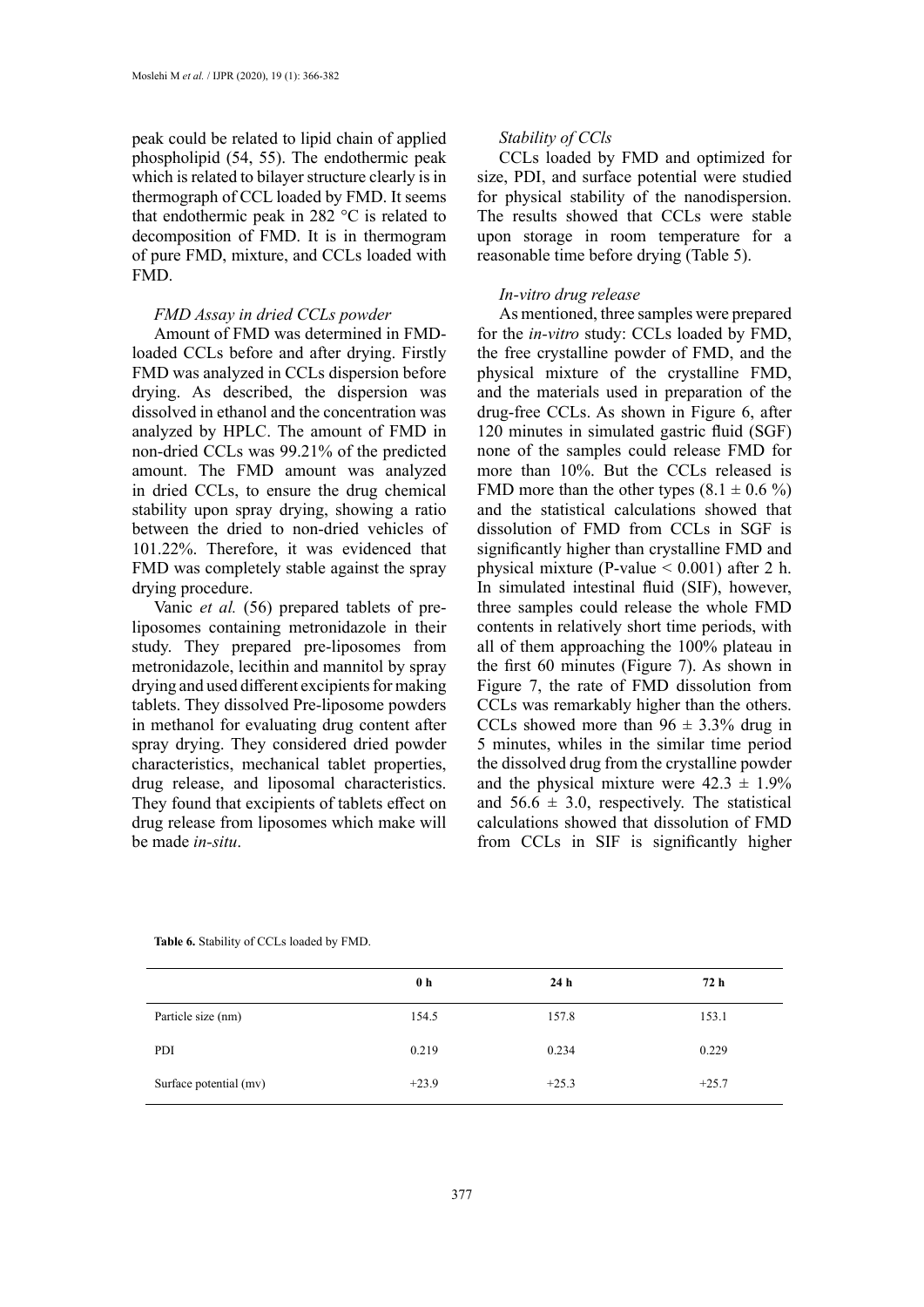

Figure 6. Dissolution of FMD in simulated gastric fluid from dried drug-loaded CCLs (F1), physical mixture of FMD CCLs materials (F2), and free crystalline FMD (F3), (Mean  $\pm$  SD, n = 3).



materials (F2), and free crystalline FMD (F3), (Mean  $\pm$  SD, n = 3). **Figure 7.** Dissolution of FMD in simulated intestinal fluid from dried drug-loaded CCLs (F1), physical mixture of FMD CCLs

than crystalline FMD ( $P$ -value  $\leq$  0.001) and physical mixture of FMD with other materials  $(P$ -value  $< 0.001$ ) after 5 minutes.

Radwan *et al.* (57) prepared nanoparticles by chitosan and alginate and loaded them by FMD with a final size of about 250 nm. They studied FMD dissolution from those carriers in HCL  $(0.1 \text{ N})$  and phosphate buffer (pH=5.8). Obviously, FMD was dissolved by higher rate and the amount of nanoparticles compared to the free FMD in HCL medium. However, the difference of drug dissolution profile from nanoparticles and the free drug was less in phosphate buffer compared to the acidic condition. In the other study, Shariare *et al.* (53) prepared nanosuspension of FMD with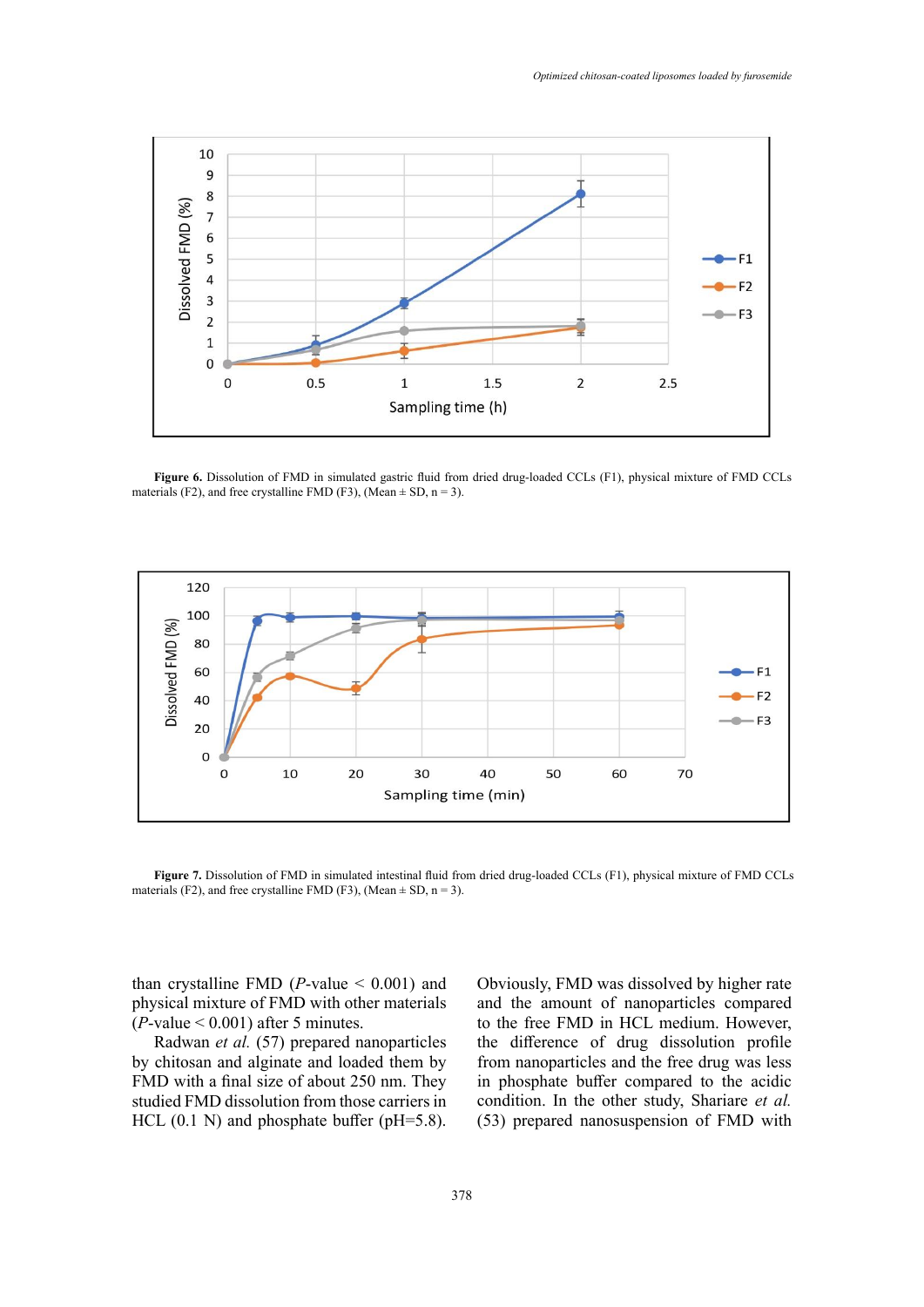119.1±6.0 nm particle size and compared FMD dissolution profile from the nanosuspensions and free FMD in gastric pH (pH=1.2). The results indicated more than 80% of FMD dissolution in 5 min from the nanosuspension whereas no discernible amount of FMD was dissolved within 60 min from the free drug.

#### **Conclusion**

In this study, chitosan-coated liposomes, sometimes referred to as 'chitosomes' in literature, were prepared by the simple and available ethanol injection method using egg phosphatidylcholine and, then, were coated by medium molecular weight chitosan based on electrostatic attraction between the negative charge of liposomes and positive charge of chitosan. The prepared nanocariers were, then, successfully optimized statistically in terms of the three responses of size, PDI, and zeta potential. Thereupon, furosemide as a practically insoluble drug molecule from BCS IV was loaded in liposomes at the same time of liposome preparation and it is predictable that it was 'intercalated' within the liposomal bi-layer wall. The vesicles were successfully dried by the spray drying process using a professional nano-spray-dryer; however, a significant amount of CCLs was lost during the drying. The dried nanocarriers showed ideal size, shape, and stability with the drug dissolution profile being remarkably improved both in simulated gastric and intestinal fluid as the main finding we expected from this project. The impact of this improvement in solubility and dissolution rate on the oral bioavailability of this model BCS IV drug is under investigation in our laboratory.

#### **Acknowledgment**

This study was granted by Shahid Beheshti University of Medical Sciences, IRAN, by the grant No 5801. The valuable supports of the School of Pharmacy, Zanjan University of Medical Sciences, IRAN, would be highly appreciated throughout the project. The authors also would express their highest thank

from Caspian Tamin Pharmaceutical Co., Rasht, Iran, for kindly providing us by the furosemide API for the study.

#### **References**

- (1) Amidon GL, Lennernas H, Shah VP and Crison JR. A Theoretical basis for a biopharmaceutic drug classification: The correlation of *in-vitro* drug product dissolution and *in-vivo* bioavailability. *[Pharm. Res.](https://www.ncbi.nlm.nih.gov/pubmed/7617530)* (1995) 12: 413-20.
- (2) Tsume Y, Matsui K, Searls AL, Takeuchi S, Amidon GE, Sun D and Amidon GL. The impact of supersaturation level for oral absorption of BCS class IIb drugs, dipyridamole and ketoconazole, using *invivo* predictive dissolution system: Gastrointestinal Simulator (GIS). *[Eur. J. Pharm. Sci.](https://www.ncbi.nlm.nih.gov/pubmed/28263914)* (2017) 102: 126–39.
- (3) Tsume Y, Mudie DM, Langguth P, Amidon GE and Amidon GL. The biopharmaceutics classification system: subclasses for *in-vivo* predictive dissolution (IPD) methodology and IVIVC. *[Eur. J. Pharm. Sci.](https://www.ncbi.nlm.nih.gov/pubmed/28263914)* (2014) 57: 152–63.
- (4) Tsume Y, Takeuchi S, Matsui K, Amidon GE and Amidon GL. *In-vitro* dissolution methodology, minigastrointestinal simulator (mGIS), predicts better *invivo* dissolution of a weak base drug, dasatinib. *[Eur.](https://www.ncbi.nlm.nih.gov/pubmed/28263914) [J. Pharm. Sci.](https://www.ncbi.nlm.nih.gov/pubmed/28263914)* (2015) 76: 203–12.
- (5) Zur M, Hanson AS and Dahan A. The complexity of intestinal permeability: Assigning the correct BCS classification through careful data interpretation. *[Eur. J. Pharm. Sci.](https://www.ncbi.nlm.nih.gov/pubmed/28263914)* (2014) 61: 11–7.
- (6) Zakeri-Milani P, Barzegar-Jalali M, Azimi M and Valizadeh H. Biopharmaceutical classification of drugs using intrinsic dissolution rate (IDR) and rat intestinal permeability. *[Eur. J. Pharm. Biopharm.](https://www.ncbi.nlm.nih.gov/pubmed/19442726)* (2009) 73: 102–6.
- (7) Skelly JP, Amidon GL, Barr WH, Benet LZ, Carter JE, Robinson JR, Shah VP and Yacobi A. *In-vitro* and i*n-vivo* testing and correlation for oral controlled/ modified release dosage forms. Report of the 2nd workshop held december 1988, Washington, Dc, U.S.A. *[J. Control Release](https://www.ncbi.nlm.nih.gov/pubmed/28238787).* (1990) 14: 95-106.
- (8) Hens B, Sinko PD, Job N, Dean M, Al-Gousous J and Salehi N. Formulation predictive dissolution (fPD) testing to advance oral drug product development: An introduction to the US FDA funded '21st Century BA/BE' project. *[Int. J. Pharm.](https://www.ncbi.nlm.nih.gov/pubmed/12753761)* (2018) 548: 120–7.
- (9) Nagabandi V, Chandragiri AK, Thota S and Katakam P. Enhancement of dissolution rate of naproxen by lipid based solid dispersions. *J. Pharm. Sci. Res.*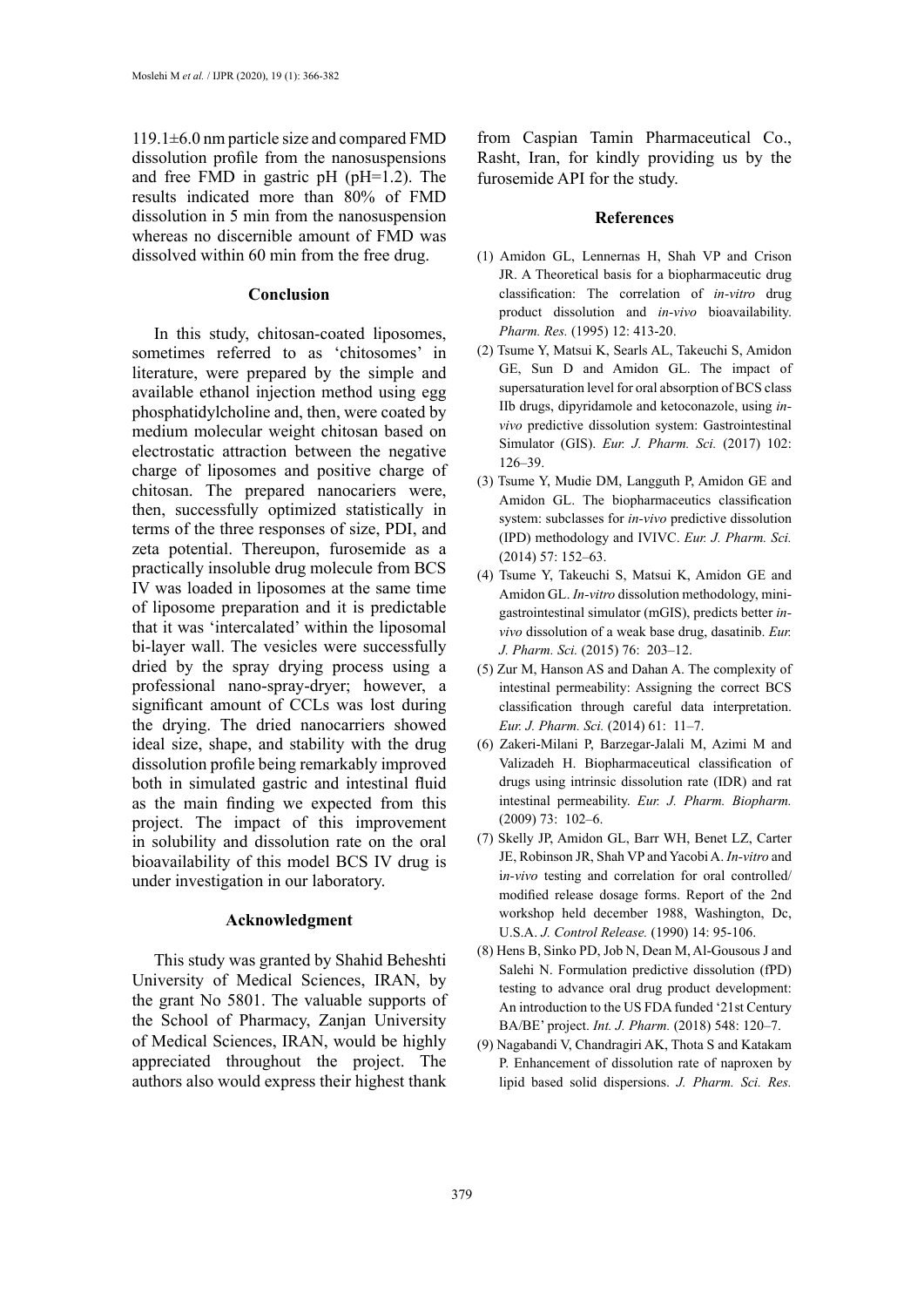(2014) 6: 78–82.

- (10) Williams HD, Trevaskis NL, Charman SA, Shanker RM, Charman WN, Pouton CW and Porter CJH. Strategies to address low drug solubility in discovery and development. *[Pharmacol. Rev](https://www.ncbi.nlm.nih.gov/pubmed/23383426).* (2013) 65: 315–499.
- (11) Horter D and Dressman JB. Influence of physicochemical properties on dissolution of drugs in the gastrointestinal tract. *[Adv. Drug Deliv. Rev.](https://www.ncbi.nlm.nih.gov/pubmed/11259834)* (1997) 25: 3–14.
- (12) Sun J, Wang F, Sui Y, She Zh, Zhai W, Wang Ch and Deng Y. Effect of particle size on solubility, dissolution rate, and oral bioavailability: evaluation using coenzyme Q10 as naked nanocrystals. *[Int. J.](https://www.ncbi.nlm.nih.gov/pmc/articles/PMC3500035/)  [Nanomedicine.](https://www.ncbi.nlm.nih.gov/pmc/articles/PMC3500035/)* (2012) 7: 5733-44.
- (13) Li X, Uehara S, Sawangrat K, Morishita M, Kusamori K, Katsumi H, Sakane T and Yamamoto A. Improvement of intestinal absorption of curcumin by cyclodextrins and the mechanisms underlying absorption enhancement. *[Int. J. Pharm](https://www.ncbi.nlm.nih.gov/pubmed/12753761).* (2018) 535: 340–9.
- (14) Liu T, Wan X, Luo Zh, Liu Ch, Quan P, Cun D and Fang L. A donepezil/cyclodextrin complexation or4dispersible film: Effect of cyclodextrin on tastemasking based on dynamic process and *in-vivo* drug absorption. *Asian J. Pharm. Sci.* (2018) 1–10.
- (15) Eerdenbrugh BV, Martens JA, Speybroeck MV, Mols R, Houthoofd K, Froyen L, Humbeeck JV, Augustijns P and Mooter GVd. Itraconazole/TPGS/ Aerosil 200 solid dispersions characterization, physical stability and *in-vivo* performance. *[Eur. J.](https://www.ncbi.nlm.nih.gov/pubmed/28263914)  [Pharm. Sci.](https://www.ncbi.nlm.nih.gov/pubmed/28263914)* (2009) 38: 270–8.
- (16) Wilson V, Lou X, , Osterling DJ, Stolarik DF, Jenkins G, Gao W, Zhang GGZ and Taylor LS. Relationship between amorphous solid dispersion *in-vivo* absorption and *in-vitro* dissolution: phase behavior during dissolution, speciation, and membrane mass transport. *[J. Control. Release](https://www.ncbi.nlm.nih.gov/pubmed/28238787).* (2018) 292: 172–82.
- (17) Jermain SV, Brough Ch and Williams RO. Amorphous solid dispersions and nanocrystal technologies for poorly water-soluble drug delivery–An update. *Int. J. Pharm.* (2018) 535: 379–92.
- (18) Zhaojie M, Jingkai G, Ming Zh, Shengnan W, Xiaojia B, Hatch GM and Li Ch. Amorphous solid dispersion of berberine with absorption enhancer demonstrates a remarkable hypoglycemic effect via improving its bioavailability*. Int. J. Pharm.* (2014) 467: 50–9.
- (19) Medarević D, Cvijić S and Ibrić S. Assessing the potential of solid dispersions to improve dissolution rate and bioavailability of valsartan: *invitro-in-silico* approach. *Eur. J. Pharm. Sci.* (2018)

124: 188–98.

- (20) Ewing AV, Wray PS, Clarke GS and Kazarian SG. Evaluating drug delivery with salt formation: studied Drug disproportionation in situ by ATR-FTIR imaging and Raman mapping. *[J. Pharm.](https://www.ncbi.nlm.nih.gov/pubmed/25910459) [Biomed. Anal.](https://www.ncbi.nlm.nih.gov/pubmed/25910459)* (2015) 111: 248–56.
- (21) Serajuddin ATM. Salt formation to improve drug solubility. *[Adv. Drug Deliv. Rev.](https://www.ncbi.nlm.nih.gov/pubmed/11259834)* (2007) 59: 603 – 16.
- (22) Tran PHL, Tran TTD and Lee BJ. Enhanced solubility and modified release drugs of poorly water-soluble via self-assembled gelatin–oleic acid nanoparticles. *Int. J. Pharm.* (2013) 455: 235–40.
- (23) Leuner Ch and Dressman J. Improving drug solubility for oral delivery using solid dispersions. *Eur. J. Pharm. Biopharm.* (2000) 50: 47-60.
- (24) Junyaprasert VB and Morakul B. Nanocrystals for enhancement of oral bioavailability of poorly water-soluble drugs. *Asian J. Pharm. Sci.* (2015) 10: 13-23.
- (25) Ge L, Jiang L, He X, Zhang Y, Zhang Y, Chai F, Webster TJ and Zheng Ch. A dabigatran etexilate phospholipid complex nanoemulsion system for further oral bioavailability by reducing drugleakage in the gastrointestinal tract. *[Nanomedicine](https://www.ncbi.nlm.nih.gov/pubmed/28842377)*  (2018) 14: 1455–64.
- (26) Desai J and Thakkar H. Enhanced oral bioavailability and brain uptake of Darunavir using lipid nanoemulsion formulation. *[Colloids Surf. B](https://www.ncbi.nlm.nih.gov/pubmed/30529999) [Biointerfaces](https://www.ncbi.nlm.nih.gov/pubmed/30529999)* (2019) 175: 143–149.
- (27) Gao Y, Qi X, Zheng Y, Ji H, Wu L, Zheng N and Tang J. Nanoemulsion enhances α-tocopherol succinate bioavailability in rats. *Int. J. Pharm.* (2016)515: 506–14.
- (28) Li H, Zhao XB, Ma Y, Zhai GX, Li LB and Lou HX. Enhancement of gastrointestinal absorption of quercetin by solid lipid nanoparticles. *J. Control Release* (2009) 133: 238–44.
- (29) Zhao M, Lee SH, Song JG, Kim HY and Han HK. Enhanced oral absorption of sorafenib via the layerby-layer deposition of a pH-sensitive polymer and glycol chitosan on the liposome. *Int. J. Pharm.* (2018) 544: 14–20.
- (30) Cui M, Wu W, Hovgaard L, Lu Y, Chen D and Qi J. Liposomes containing cholesterol analogues of botanical origin as drug delivery systems to enhance the oral absorption of insulin. *Int. J. Pharm.* (2015) 489: 277–84.
- (31) Agarwal S, Muniyandi P, Maekawa T and Kumar DS. Vesicular systems employing natural substances as promising drug candidates for MMP inhibition in glioblastoma: A nanotechnological approach. *Int. J. Pharm.* (2018) 551: 339–61.
- (32) Wang WX, Feng ShS and Zheng CH. A comparison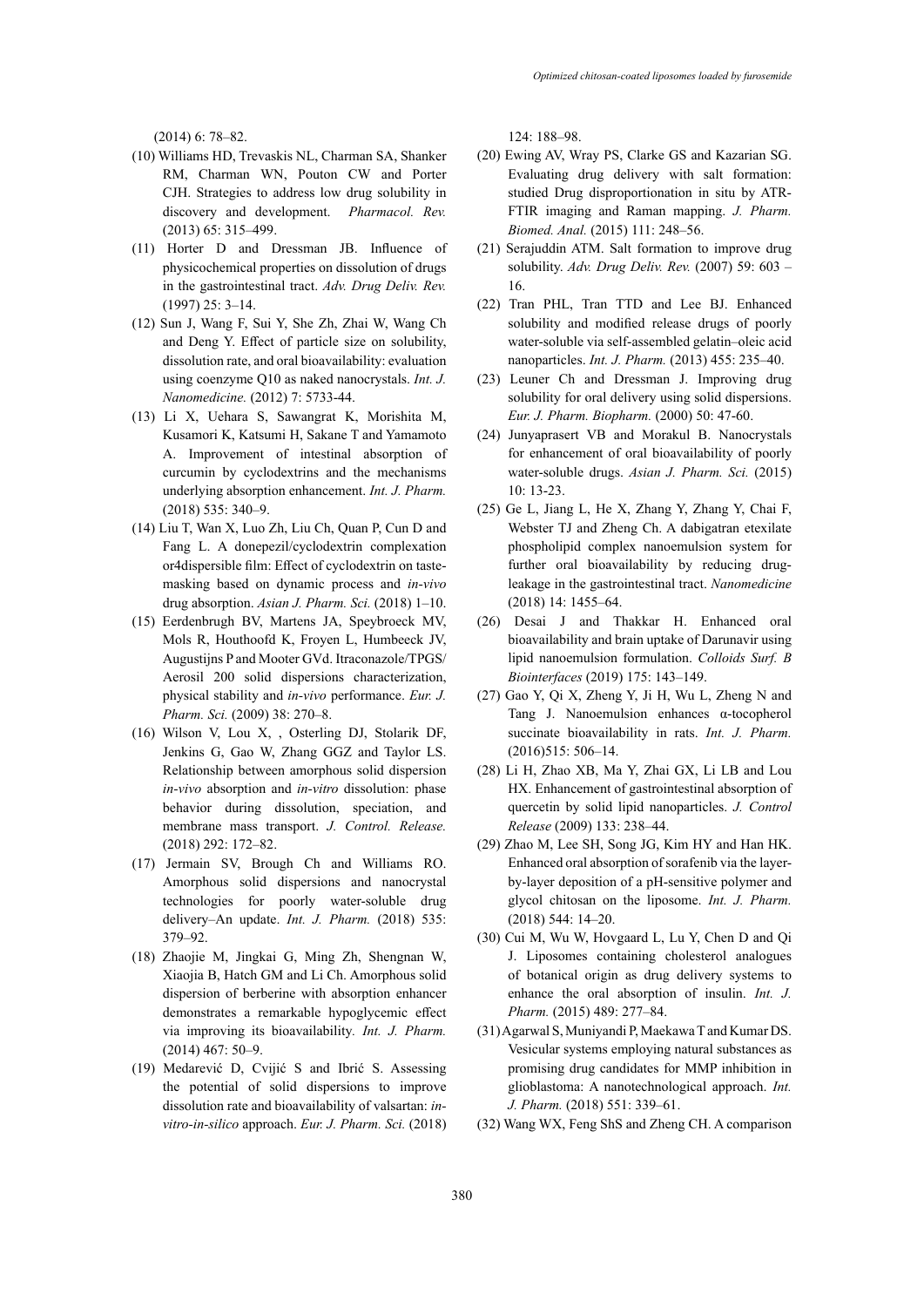between conventional liposome and drugcyclodextrin complex in liposome system. *Int. J. Pharm.* (2016) 513: 387-92.

- (33) Pu C, Tang W, Li X, Li M and Sun Q. Stability enhancement efficiency of surface decoration on curcumin-loaded liposomes: Comparison of guar gum and its cationic counterpart. *Food Hydrocoll.* (2019) 87: 29-37.
- (34) Cortesi R, Esposito E, Gambarin S, Telloli P, Menegatti E and Nastruzzi C. Preparation of liposomes by reverse-phase evaporation using alternative organic solvents. *[J. Microencapsul.](https://www.ncbi.nlm.nih.gov/pubmed/10080118)* (1999) 16: 251-6.
- (35) Gregoriadis G, Da Silva H and Florence AT. A procedure for the efficient entrapment of drugs in dehydration-rehydration liposomes (DRVs). *Int. J. Pharm.* (1990) 65: 235-42.
- (36) Kawano K, Takayama K, Nagai T and Maitani Y. Preparation and pharmacokinetics of pirarubicin loaded dehydration–rehydration vesicles. *Int. J. Pharm.* (2003) 252: 73–9.
- (37) Stano P, Bufali S, Pisano C, Bucci F, Barbarino M, Santaniello M, Carminati P and Luisi PL. Novel Camptothecin analogue (Gimatecan)-containing liposomes prepared by the ethanol injection method. *[J. Liposome Res.](https://www.ncbi.nlm.nih.gov/pubmed/15461935)* (2004) 14: 87–109.
- (38) Ran R, Middelberg APJ and Zhao CX. Microfluidic synthesis of multifunctional liposomes for tumour targeting. *[Colloids Surf. B Biointerfaces](https://www.ncbi.nlm.nih.gov/pubmed/30529999)* (2016) 148: 402–10.
- (39) Chiba M, Miyazaki M and Ishiwata Sh. Quantitative analysis of the lamellarity of giant liposomes prepared by the inverted emulsion method. *[Biophys. J.](https://www.ncbi.nlm.nih.gov/pubmed/25028876)* (2014) 107: 346–54.
- (40) Li M, Du Ch, Guo N, Teng Y, Meng X, Sun H, Li Sh, Yu P and Galons H. Composition design and medical application of liposomes. *[Eur. J. Med.](https://www.ncbi.nlm.nih.gov/pubmed/30640028)  [Chem.](https://www.ncbi.nlm.nih.gov/pubmed/30640028)* (2019) 164: 640-653.
- (41) Güven A, Ortiz M, Constanti M and O'Sullivan CK. Rapid and efficient method for the size separation of homogeneous fluorescein-encapsulating liposomes. *[J. Liposome Res.](https://www.ncbi.nlm.nih.gov/pubmed/19515001)* (2009) 19: 148–54.
- (42) Woodle MC. Sterically stabilized liposome therapeutics. *Adv. Drug Del. Rev.* (1995) 16: 249-65.
- (43) Saesoo S, Bunthot S, Sajomsang W, Gonil P, Phunpee S, Songkhum P, Laohhasurayotin K, Wutikhun T, Yata T, Ruktanonchai UR and Saengkrit N. Phospholipid-chitosan hybrid nanoliposomes promoting cell entry for drug delivery against cervical cancer. *[J. Colloid Interface Sci.](https://www.ncbi.nlm.nih.gov/pubmed/27442151)* (2016)  $480 \cdot 240 - 8$
- (44) Socaciu C, Lausch C and Diehl HA. Carotenoids in DPPC vesicles: membrane dynamics. *Spectrochi. Ac. Part A.* (1999) 55: 2197-2289.
- (45) Tan Ch, Feng B, Zhang X, Xia W and Xia Sh. Biopolymer-coated liposomes by electrostatic adsorption of chitosan (chitosomes) as novel delivery systems for carotenoids. *Food Hydrocoll.* (2016) 52: 774-84.
- (46) Zhou F, Xu T, Zhao Y, Song H, Zhang L, Wu X and Lu B. Chitosan-coated liposomes as delivery systems for improving the stability and oral bioavailability of acteoside. *Food Hydrocoll.* (2018) 83: 17-24.
- (47) Palazzo C, Dogne JM, Laloy J, Delvigne AS, Nys G, Fillet M, Pequeux Ch, Foidart JM, Evrard B and Piel G. Development of injectable liposomes and drug-in-cyclodextrin-in-liposome formulations encapsulating estetrol to prevent cerebral ischemia of premature babies. *Eur. J. Pharm. Sci.* (2019) 127: 52–9.
- (48) Li X, Anton N, Arpagaus C, Belleteix F and Vandamme TF. Nanoparticles by spray drying using innovative new technology: The Büchi Nano Spray Dryer B-90. *J. Control. Release.* (2010) 147: 304–10.
- (49) Lo YL, Tsai JC and Kuo JH. Liposomes and disaccharides as carriers in spray-dried powder formulations of superoxide dismutase. *J. Control Release.* (2004) 94: 259 – 72.
- (50) Chen KH, Di Sabatino M, Albertini B, Passerini N and Kett VL. The effect of polymer coatings on physicochemical properties of spray-dried liposomes for nasal delivery of BSA. *Eur. J. Pharm. Sci.* (2013) 50: 312–22.
- (51 Salade L, Wauthoz N, Vermeersch M, Amighi K and Goole J. Chitosan-coated liposome dry-powder formulations loaded with ghrelin for nose-to-brain delivery. *Eur. J. Pharm. Biopharm.* (2018) 129: 257–66.
- (52) Darandale SS and Vavia PR. Design of a gastroretentive mucoadhesive dosage form of furosemide for controlled release. *Act Pharm. Sin. B.* (2012) 2: 509–517.
- (53) Shariare MH, Altamimi MA, Marzan AL, Tabassum R, Jahan B, Reza HM, Rahman M, Ahsan GU and Kaz M. *In-vitro* dissolution and bioavailability study of furosemide nanosuspension prepared using design of experiment (DoE). *[Saudi Pharm.](https://www.ncbi.nlm.nih.gov/pubmed/30662312) [J](https://www.ncbi.nlm.nih.gov/pubmed/30662312).* (2019) 27: 96–105.
- (54) Quinn PJ. Is the Distribution of α-tocopherol in membranes consistent with its putative functions? *[Biochemistry](https://www.ncbi.nlm.nih.gov/pubmed/14972019)* (2004) 69: 58-66.
- (55) Smith EA and Dea PK. Differential scanning calorimetry studies of phospholipid membranes: the interdigitated gel phase. In: Applications of Calorimetry in a Wide Context–Differential Scanning Calorimetry, Isothermal Titration